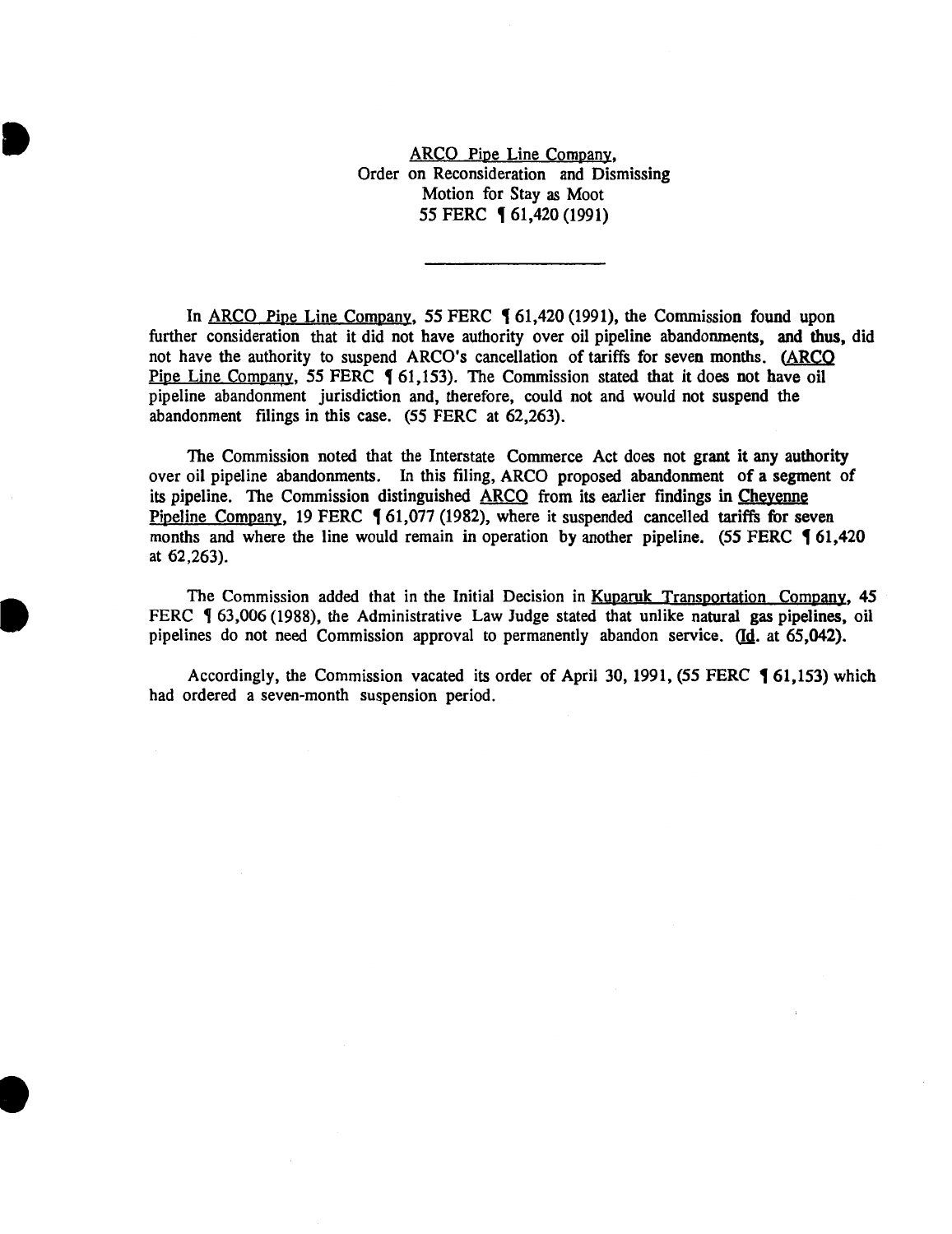ARCO Pipe Line Company, Order on Reconsideration and Dismissing Motion for Stay as Moot, *55* FERC , 61,420 (1991)

 $\bar{z}$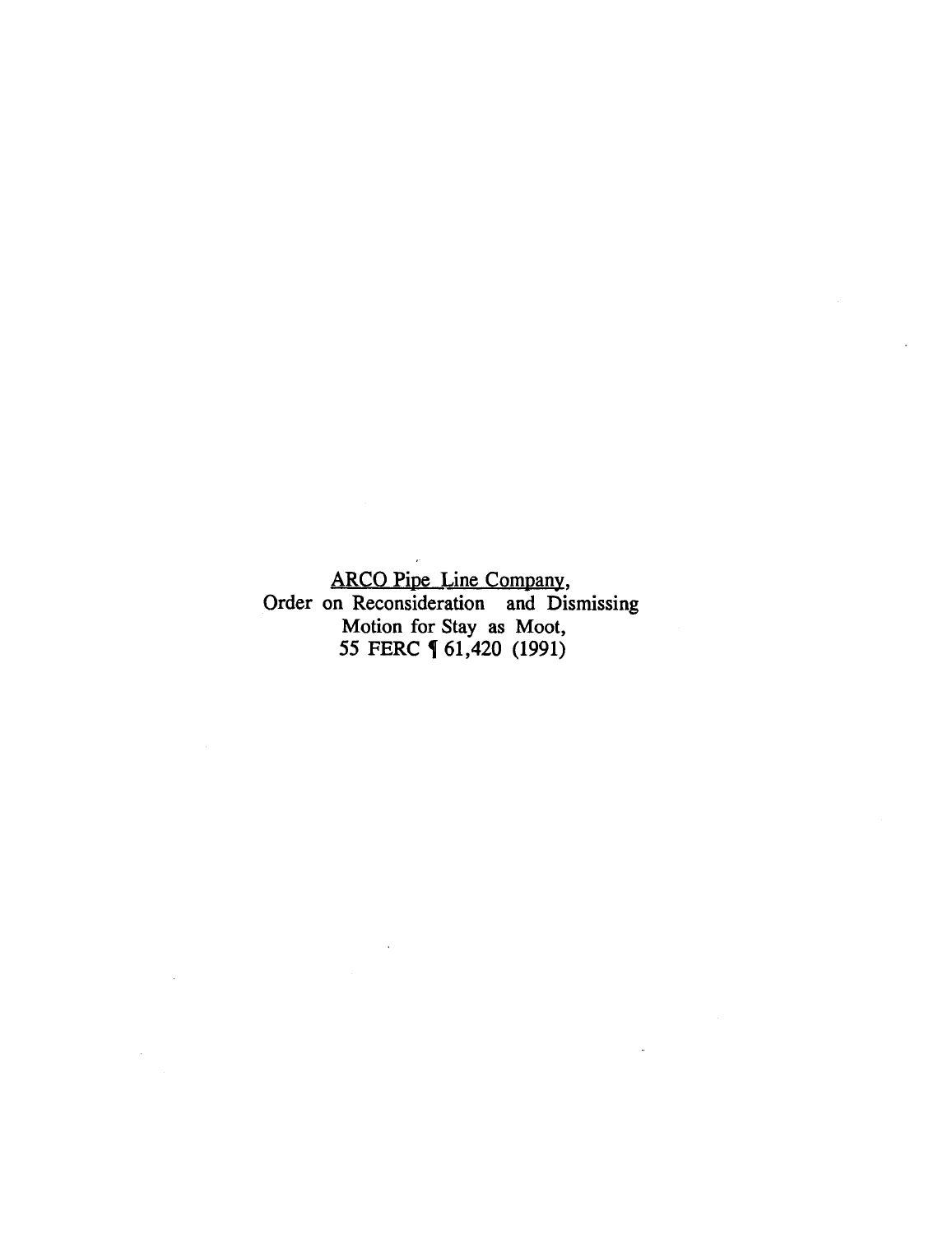# **[1[ 61,420]**

ARCO Pipe Line Company, Docket Nos. IS91-26-000, IS91-27-000, and IS90.34-000

Order on Reconsideration and Dismissing Motion for Stay as Moot

**1** 61,420 *Federal Energy Guidelines*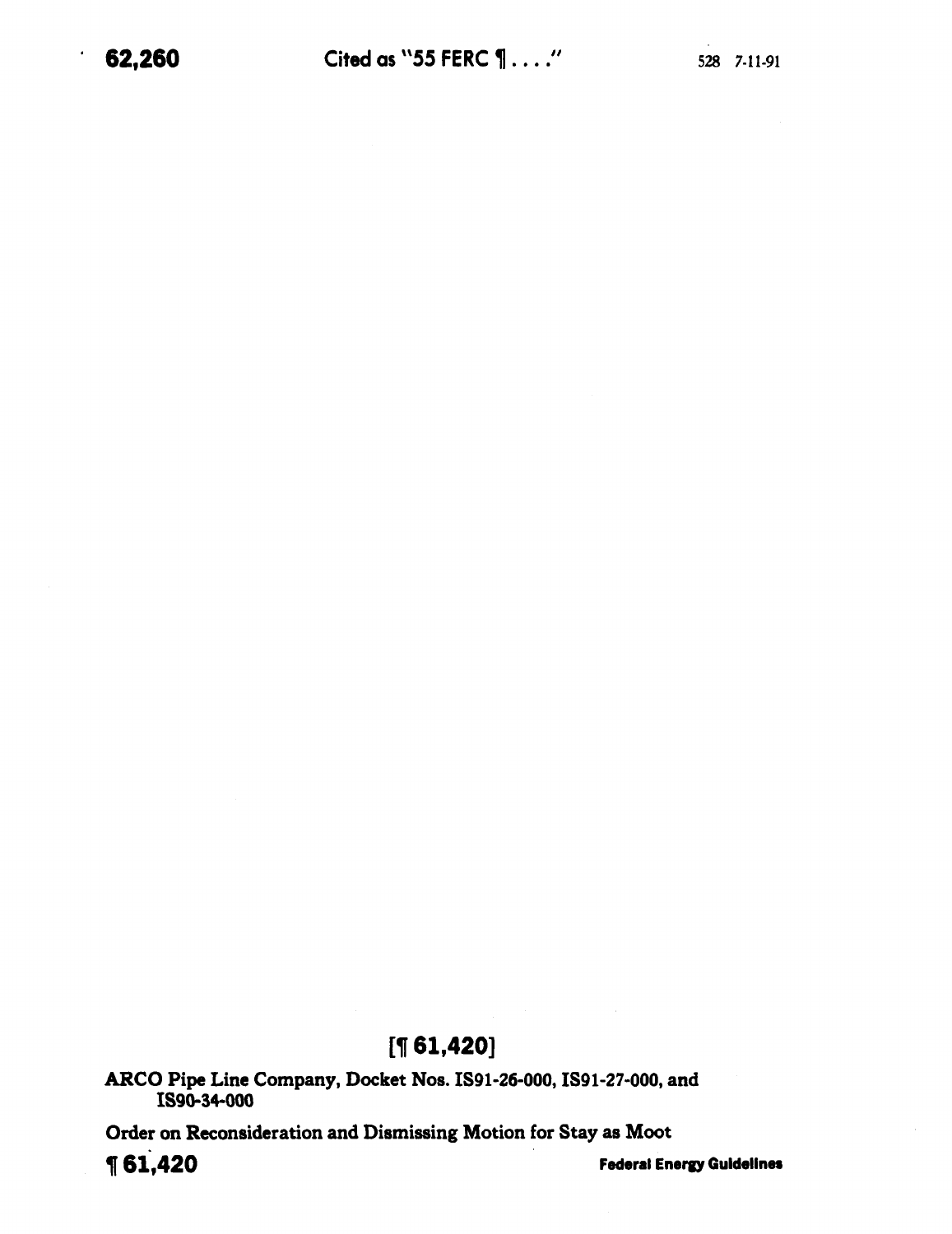# **(Issued June 13, 1991)**

# **Before Commissioners: Martin L. Allday, Chairman; Charles A. Trabandt, Elizabeth Anne Moler, Jerry J. Langdon and Branko Terzic.**

On April30, 1991, the Commission issued an order which, among other things, accepted for filing and suspended for seven months, to be effective December 1, 1991, subject to refund and investigation, certain tariffs and tariff supplements filed by ARCO Pipe Line Company (ARCO) relating to the termination of service on a certain portion of its petroleum products pipeline system.<sup>1</sup> On May 6, 1991, ARCO filed a petition for review of the April 30, 1991 order with the United States Court of Appeals for the District of Columbia Circuit asserting that the Commission lacks statutory or other authority to regulate oil pipeline abandonments. On May 6, 1991, ARCO also filed a motion for stay of the Commission's April 30, 1991 order pending judicial review. Upon further consideration of the jurisdictional issue presented in this case, the Commission finds that it does not have jurisdiction over oil pipeline abandonments, and, thus, did not have the authority to suspend ARCO's cancellation tariffs. Accordingly, this order: (1) vacates the Commission's April 30, 1991 order and (2) dismisses ARCO's motion for stay as moot.

### *Background*

On January 29, 1991, ARCO filed certain tariffs and tariff supplements, to be effective May 1, 1991, to cancel its rates for the transportation of petroleum products by pipeline from: (1) Ardmore, Oklahoma to points in Kansas and Missouri, (2) Irving, Texas to Kansas City Terminal, Kansas and Carrollton Terminal, Missouri, and (3) Houston, Texas to Kansas City Terminal, Kansas, and Carrollton Terminal and Mexico Terminal, Missouri. ARCO filed the tariffs because it proposed to take a portion of its petroleum products pipeline system out of service as of May 1, 1991.

On April 18, 1991, in Docket No. SP91-12-000, ARCO filed an application for special permission to file certain tariff supplements on ten days' notice. ARCO requested special permission to file supplements to postpone the effective date of its tariff cancellations from May 1, 1991, to September 1, 1991, for the purpose of completing the delivery of linefill out of the affected portion of the system. ARCO stated that due to operational constraints it would not be possible to deliver all of the linefill out of the affected portion of the

<sup>1</sup> ARCO Pipe Line Company, 55 FERC 161,153 (1991).

<sup>2</sup> ARCO Pipe Line Company, 55 FERC 162,057 (1991).

system by April30, 1991. ARCO also requested special permission to allow less than statutory notice for the filing of an exception to its rules and regulations to provide that ARCO will not accept nominations for movements to the locations to be canceled on or after May 1, 1991. On April 19, 1991, the Oil Pipeline Board issued an order granting ARCO special permission to file these tariff supplements on ten days' notice.<sup>2</sup>

On April 19, 1991; ARCO filed the Postponement Supplements and Exception Supplements for which it was granted special permission to file on less than ten days' notice. Sinclair Oil Corporation (Sinclair), an independent refiner and marketer of motor gasoline and diesel fuel, that is a shipper on ARCO's system, filed protests to ARCO's January 29, 1991 and April 19, 1991 filings requesting that the filings be suspended for seven months.

On April 30, 1991, the Commission issued an order accepting for filing and suspending for seven months, to be effective December 1, 1991, subject to refund and investigation, some of the tariffs and tariff supplements filed by ARCO on January 29, 1991 and April 19, 1991. The order also rejected some of the tariff supplements as moot and consolidated the filings with the ongoing rate increase proceeding in Docket No. IS90-34-000.

In its April 30, 1991 order, the Commission applied the standards in *Buckeye Pipeline Companyl* and *Cheyenne Pipeline* Company.<sup>4</sup> In *Buckeye* the Commission stated that it generally suspended oil pipeline tariffs for one day. However, the Commission further stated that there may be cases that arise in which an exception to the one day rule is warranted, namely, when the Commission has reason to believe that: (1) the particular unadjudicated oil pipeline rate increase there involved may have significant anticompetitive effects or impose undue hardship on a shipper or a group of shippers, and (2) a suspension for the maximum period permitted by the Interstate Commerce Act might well have sufficient mitigative effect to render such a suspension worthy of consideration.

In *Cheyenne* the Commission suspended the proposed tariff changes and cancellations for seven months based on an analysis of the rele-

 $3$  13 FERC  $\sqrt{ }$  61,267 (1980).

4 19 FERC 1[ 61,077 (1982).

**FERC Reports** 

~ **61,420**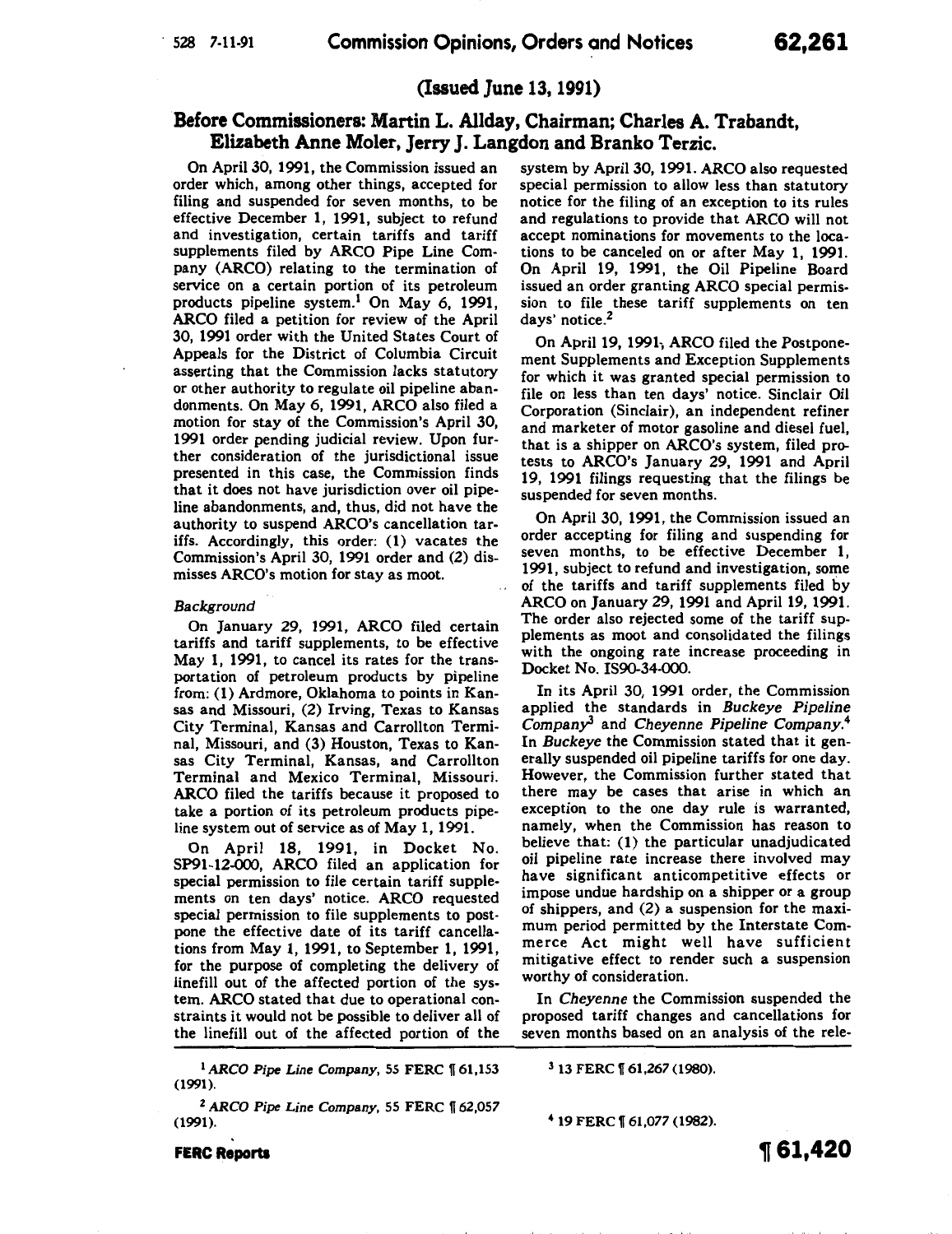vant section of the ICA including sections 1(4),  $3(1)$ ,  $15(1)$ , and  $15(7)$  and in consideration of the claims of unfair and monopolistic practices. The Commission found that "[i]ssues concerning the anticompetitive effect of the proposed change, and potential hardship on the shippers indicate that a longer suspension could provide sufficient mitigative effect to warrant such a suspension."<sup>5</sup> The Commission found that the standards established in *Buckeye* and *Cheyenne* were satisfied in this case where Sinclair asserted that ARCO's proposed tariffs may have serious anticompetitive effects, as well as cause serious economic harm. In view of the potential hardship on Sinclair and the fact that a suspension for the maximum period could provide a sufficient mitigative effect, the Commission suspended some of ARCO's tariffs for seven months.

On May 6, 1991, ARCO filed a motion for stay of the April 30, 1991 order. On May 13, 1991, Sinclair filed an answer opposing ARCO's motion for stay pending judicial review.

## *ARCO's Motion for Stay*

ARCO requests a stay of the Commission's April 30, 1991 suspension order pending judicial review of that order. ARCO requests expedited action on the stay request in view of the ongoing financial injury imposed on it. ARCO asserts that it satisfies the four-part balancing test that has been used to determine whether an administrative agency's order should be stayed. ARCO asserts that the four-part test is: (1) the likelihood of success on the merits, (2) irreparable injury in the absence of a stay, (3) consideration of possible offsetting harm to other parties to the proceeding, and (4) that the public interest favors the stay.6

ARCO asserts that there is a likelihood of success on the merits because it claims that the Commission lacks jurisdiction to suspend, disapprove or prevent an abandonment of service by an oil pipeline carrier.

ARCO asserts that not only was the order outside the Commission's statutory jurisdiction, but to the extent it was undertaken without Congressional authorization, it constituted a violation of ARCO's due process and just compensation rights under the Fifth Amendment to the Constitution. ARCO asserts that the order is unlikely to survive judicial review.

In addition, ARCO asserts that it has met the other prerequisites of a stay. ARCO argues that it is clearly faced with serious and irrepa-

5 19 FERC ff 61,077, at p. 61,122 (1982).

rable injury if the order is not stayed. ARCO estimates its minimum financial loss from continuing to provide service at almost  $$190,000$ per month. ARCO asserts that, by comparison, the alleged irreparable injury to Sinclair consists of broad, generalized statements about Sinclair's supposed inability to find alternative means of serving its petroleum product facilities in central Missouri. Finally, ARCO asserts that the public interest is not served by enforcing an order that exceeds the Commission's statutory authority and violates the Fifth Amendment to the extent it requires ARCO to continue operating at a severe loss for seven months.

In sum, ARCO asserts, each of the relevant factors supports the issuance of a stay pending judicial review in this case. ARCO asserts that such a stay will, at a minimum, permit ARCO to go forward with its planned termination of this service while the Court of Appeals deter· mines the validity of any further investigation by the Commission into this abandonment.

### *Sinclair's Answer*

On May 13, 1991, Sinclair filed an answer opposing ARCO's motion for stay pending judicial review. Sinclair asserts that the Commission's consideration of motions for stay pending judicial review is governed by section *705* of the Administrative Procedure Act:

In acting on stay requests, the Commission applies the standard set forth in the Administrative Procedure Act, *5* U.S.C. § *705,* i.e., the stay will be granted if the Commission finds that "justice so requires." Under that standard, we consider whether the movant will suffer irreparable injury in the absence of a stay, whether the issuance of a stay would substantially harm other parties, and where the public interest lies.<sup>2</sup>

Sinclair further asserts that with respect to irreparable injury, the Commission has held that:

It is well settled that in and of itself, economic loss does not constitute irreparable harm, and that monetary loss may constitute irreparable harm, only where the loss threatens the very existence of the movant's business.8

Sinclair asserts that ARCO cannot make any of the showings required by the standard discussed above. Sinclair asserts that far from suffering an irreparable injury, the data which ARCO itself has provided in this proceeding indicates that ARCO will continue to engage in profitable activities over the next seven months

<sup>6</sup> Citing, *Washington Metropolitan Area Transit Commission v. Holiday Tours,* 559 F.2d 841, 842-3 (D.C. Cir. 1977); *Virginia Petroleum Jobbers Association v. FPC,* 259 F.2d 921,925 (D.C. Cir. 1958).

<sup>&</sup>lt;sup>7</sup> Citing, City of Fort Smith, 47 FERC 161,116, at p. 61,345 (1989).

<sup>8</sup> *Citing, Iroquois* Gas *Transmission System, L.P.,*  54 FERC ff 61,103 (1991).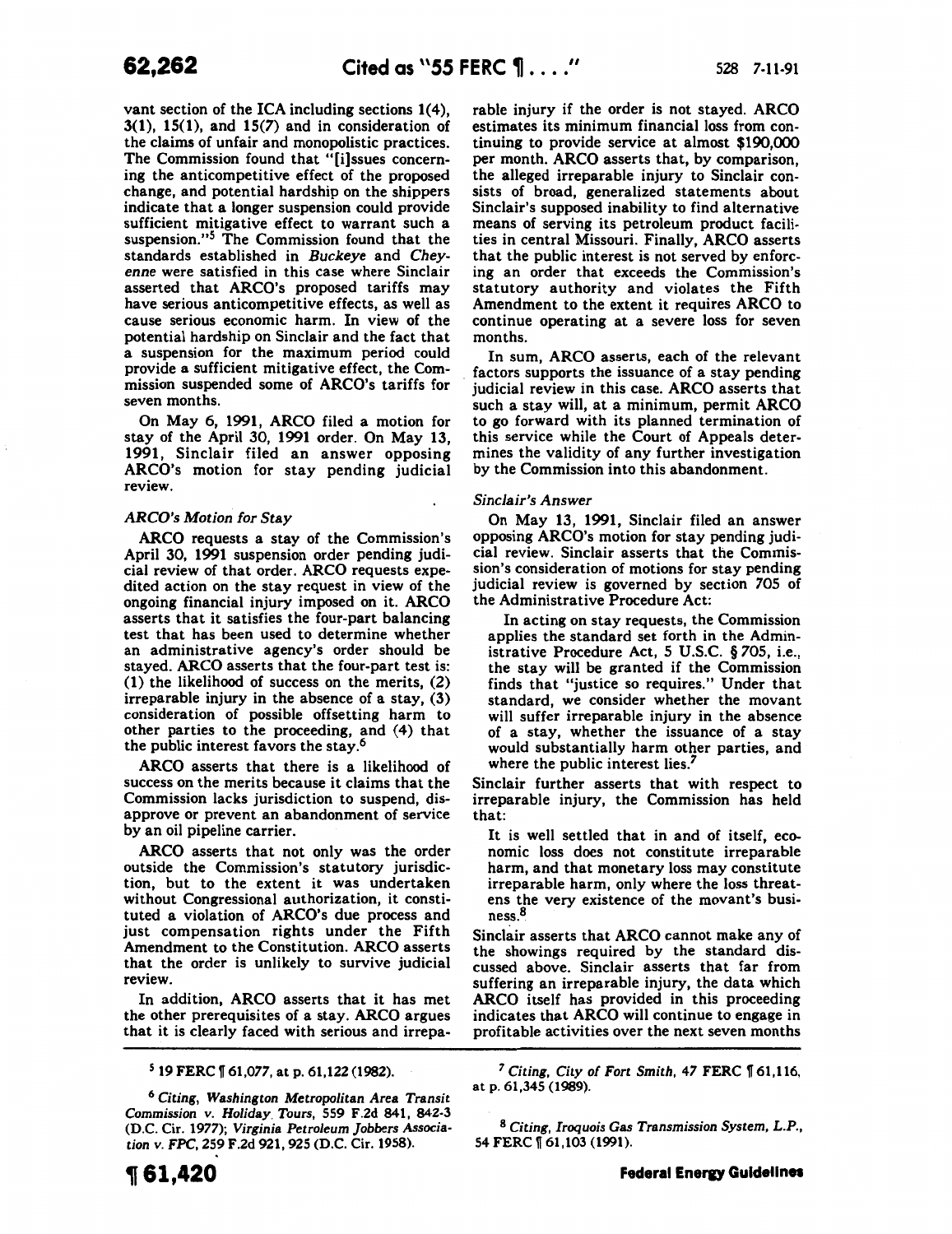even if the request for stay is denied. In addition, Sinclair asserts that ARCO cannot demonstrate that the alleged loss it claims it will experience, unless a stay is granted, threatens the very existence of its business. Sinclair asserts that on a balancing of harms, the requested stay would result in a cessation of Sinclair's terminal operations and most likely, the end of the case. Sinclair asserts that a stay which awards the losing party a victory on the merits is hardly appropriate.

Finally, as to ARCO's contention that it is likely to succeed on the merits, Sinclair asserts that the antidiscrimination provisions of the Interstate Commerce Act lie at the foundation of the fair regulatory treatment Congress prescribed for interstate common carriers. Sinclair asserts that although ARCO may be free to go out of the pipeline business entirely, so long as it maintains a pipeline system, it is subject to the Commission's jurisdiction and may not discriminate in the terms and conditions through which it provides carriage.

#### *Discussion*

Upon further review of the jurisdictional issue presented in this case, the Commission finds that it does not have jurisdiction over oil pipeline abandonments, and, thus, does not have the authority to suspend cancellation tariffs.

The Interstate Commerce Act did not expressly grant the Commission any authority over oil pipeline abandonments. This contrasts with the fact that Congress gave the ICC specific abandonment authority over railroads through the Transportation Act of 1920, codified in section 1(18) of the ICA. Since the ICA did not grant the ICC or the Commission authority over oil pipeline abandonments, the next step is to reanalyze the authority the Commission did use to suspend the tariffs and tariff supplements in *ARCO* for seven months, namely, *Cheyenne Pipeline Company, Buckeye Pipeline Company,* sections 1(5), 2 and 3(1) of the ICA, which are the sections that Sinclair claims the tariff filing violates, and section 15(7), which allows the Commission to suspend tariffs for seven months.

Upon closer examination, the facts in *Cheyenne* can be distinguished from the facts in *ARCO.* In *Cheyenne* the Commission did, among other things, suspend cancellation tariffs for seven months. However, Cheyenne Pipeline Company was canceling service on a portion of pipeline that it was selling to Kaneb Pipeline Company. Kaneb, in turn, filed tariff

II 734 F.2d 1486, 1509, n.51.

changes for the portion of Cheyenne's pipeline that it purchased that would result in the reversal of flow on the line. These facts are clearly distinguishable from the facts in *ARCO.*  In *ARCO* a certain segment of pipeline is being abandoned completely. No service will be available to any shipper on that segment of line. Moreover, as Commissioner Sheldon stated in a dissenting opinion, "[s]imply because the proposed acquisition and changed operation were timed to occur simultaneously does not bestow upon this Commission the authority to regulate the direction in which the pipeline is to be operated."<sup>9</sup>

All cases decided at the Commission since the *Cheyenne* case· have come to a different conclusion. In *Williams Pipe Line Company,*  21 FERC ff 61,260 (1982), the Commission stated that "Because control over abandonments is so central a cornerstone of effective regulation, we are loath to confess that we lack it here. Yet it seems clear that we do lack it."<sup>10</sup> In its review of the *Williams* case in *Farmers Union Central Exchange, Inc. v. Federal Energy Regulatory Commission,* 734 F.2d 1486 (1984), *cert. denied, sub nom., Williams Pipeline Company v. Farmers Union Central Exchange, Inc.,* 469 U.S. 1034 (1984), the United States Court of Appeals for the District of Columbia Circuit simply stated that "pipeline companies may abandon service at will (which would be unlawful for many other utilities)."11

Further, in an initial decision in *Kuparuk Transportation Company,12* the ALJ addressed the issue of oil pipeline abandonments. The ALJ stated that "[u]nlike natural gas pipelines, however, oil pipelines ... do not need approval to terminate or permanently abandon service."13 Therefore, the *Cheyenne* case should be treated as an anomaly with no precedential value in light of the subsequent Commission cases and the federal appeals court opinion containing unequivocal statements that the Commission does not have jurisdiction over oil pipeline abandonments.

In addition, a closer examination of the *Buckeye* case discussed above reveals that the test for determining whether tariffs should be suspended for one day or seven months applies only to "unadjudicated oil pipeline rate increases." No rate increase is involved here. ARCO is simply abandoning service.

An analysis of the sections of the ICA cited by Sinclair and relied on by the Commission in its April 30, 1991 order reveals that they do not apply to the circumstances of this case.

13 45 FERC at p. 65,042.

<sup>9 19</sup> FERC at p. 61,124.

<sup>&</sup>lt;sup>10</sup> 21 FERC at p. 61,690.

<sup>12 45</sup> FERC ff 63,006 (1988), aff'd in part and modified in part, 55 FERC  $\llbracket 61,122$  (1991).